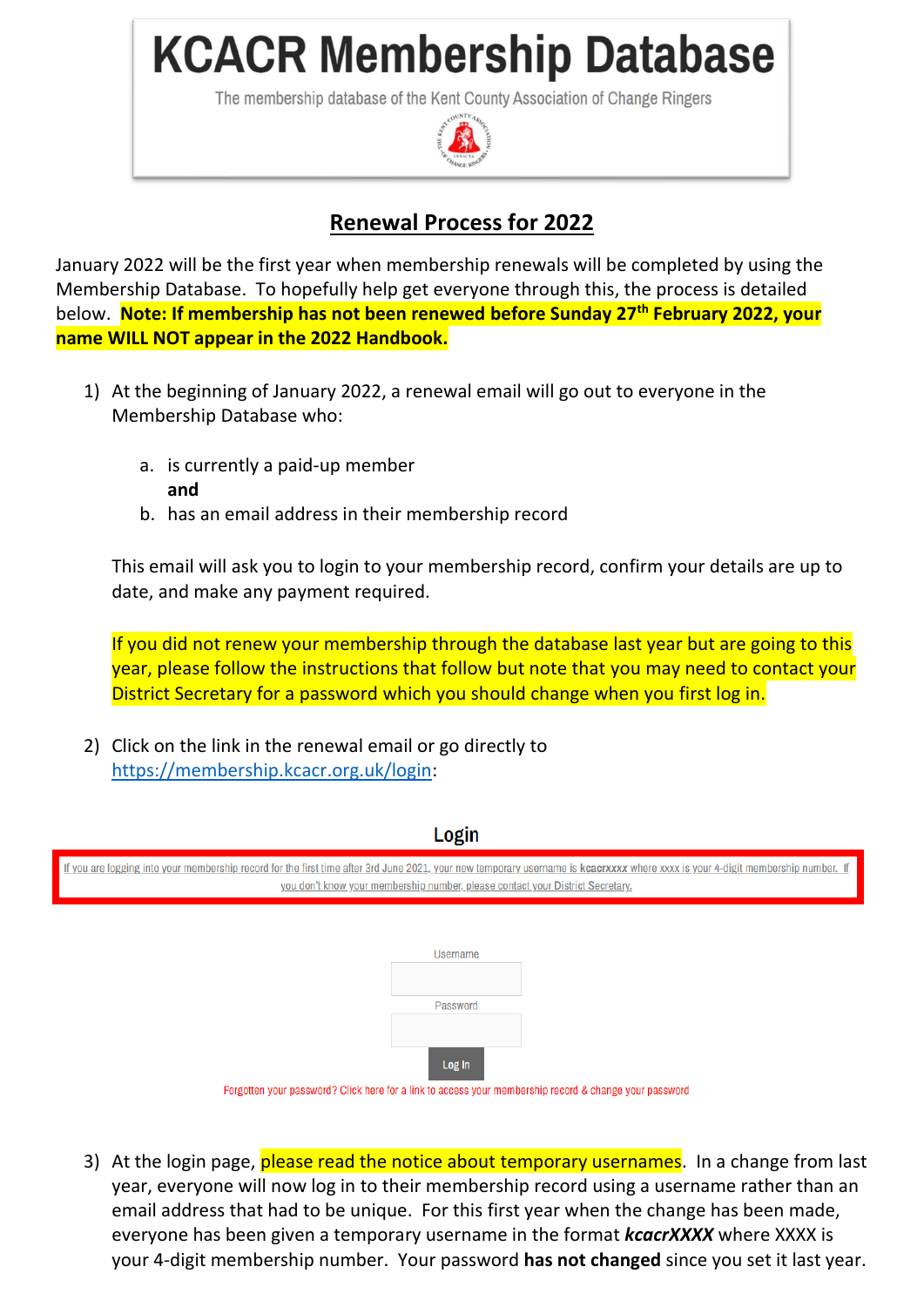If you don't know your membership number or are unsure of your temporary username, please contact your District Secretary who will have a complete list and can provide it to you.

4) Once logged in, the first task is to make sure your membership record contains up-to-date information including contact details, a secure password, home tower, whether you are a tower officer etc. At this stage please also change your temporary username to one that is memorable for you – this can be an email address if you so wish. Once you have updated all the information, click Save at the bottom of the screen:



5) The next thing you need to do is renew your subscription for the coming year. Whether you need to pay (Adult, 18 & Under or Associate) or are eligible for free membership (80 or over, Vice President, Honorary Life Member, existing Life (Legacy) member) you still need to follow the renewal process on an annual basis to confirm your information is up to date and that you are still actively ringing.

Click on the **Renew Subscription** button on the right-hand side of the screen (or further down the screen on mobile devices), **ensuring you have made a note of your Membership** Number as this will be required:

# **Renew your subscription**

| <b>Next Payment Due</b><br><b>Date</b> | 01/01/2022 |
|----------------------------------------|------------|
| <b>Membership</b><br><b>Number</b>     | 1060       |

When your subscription renewal becomes due (see the Next Payment Due Date above), please click the button below to make a payment or, if you don't pay, confirm you are still active.

Please make a note of your membership number as noted above, as this will be required to process your renewal.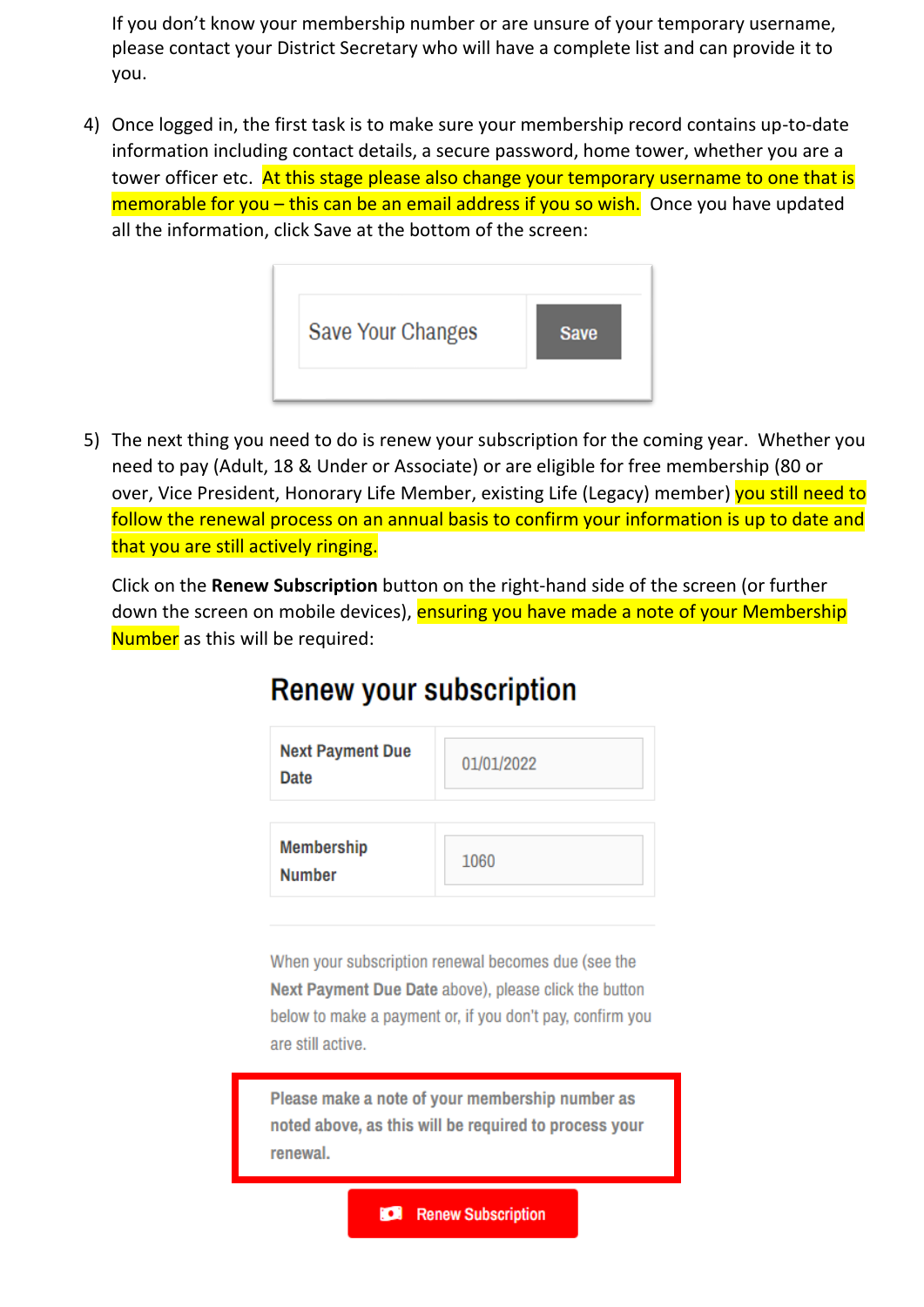6) You will now be taken to the **Renew your subscription** page as shown below:

| <b>Renew your subscription</b>                                                                                                                                                                                                                                                                                                        |  |  |
|---------------------------------------------------------------------------------------------------------------------------------------------------------------------------------------------------------------------------------------------------------------------------------------------------------------------------------------|--|--|
| Your subscription renewal payment can be made below – simply complete the form, ensuring your membership number and email address match your membership details, and then<br>choose to pay either via PayPal or offline. If you don't need to pay and are just confirming you are still active, please choose the Pay Offline option. |  |  |
| Membership Number                                                                                                                                                                                                                                                                                                                     |  |  |
| Email*                                                                                                                                                                                                                                                                                                                                |  |  |
| <b>Payment Type</b>                                                                                                                                                                                                                                                                                                                   |  |  |
| $\circ$ PayPal $\bullet$ Pay by Cheque/Cash/Bank Transfer (select this option if you are 80 or over &/or don't need to pay)<br>Pay by Cheque/Cash/Bank Transfer (select this option if you are 80 or over &/or don't need to pay)<br>Please see the details on how to make payment on the next screen.                                |  |  |
| Pay Offline (or no payment required)                                                                                                                                                                                                                                                                                                  |  |  |
|                                                                                                                                                                                                                                                                                                                                       |  |  |

7) Enter your membership number and email address in the form shown – these must match up with the information on your membership record. Then, select a payment option. The options are as follows:

#### **a. PayPal**

This is the simplest way to make a payment, either using an existing PayPal account (if you have one) or with a credit or debit card.

### **b. Cheque/Cash/Bank Transfer (also known as Offline Payment)**

If you don't have a PayPal account, or don't wish to make an online payment with a credit or debit card, you can do a bank transfer or send a cheque or cash directly to the KCACR Treasurer.

If you are eligible for free membership, please select the Offline Payment option – you won't have to do anything more, but your membership record will be updated in the background to reflect that you are still active.

8) Once you have entered the information and selected a payment option, continue to follow the on-screen instructions. Once your payment (online or offline, or no payment if eligible) has been made, you will be sent a confirmation email and taken to the confirmation screen as shown below: